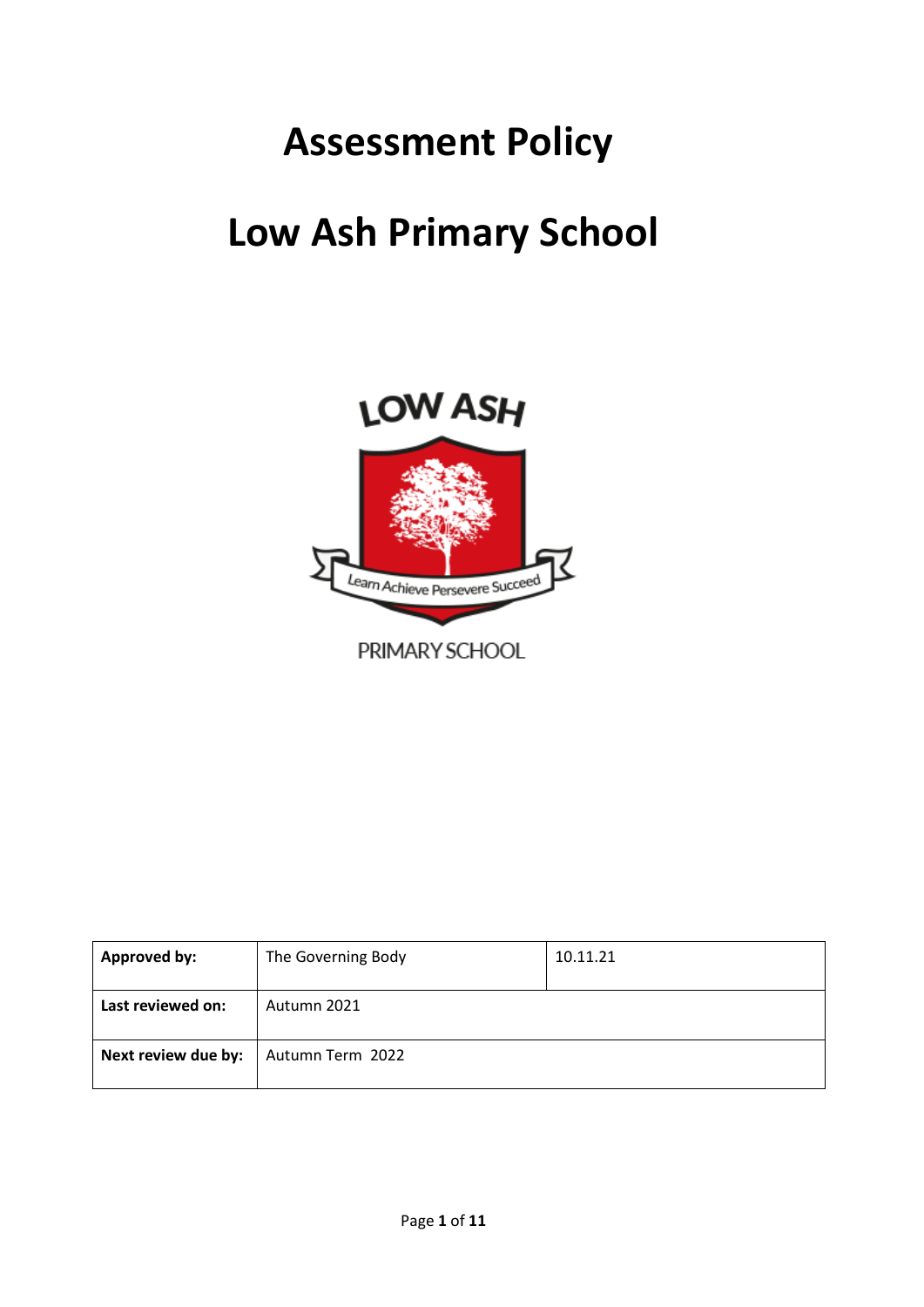## **Statement of Intent**

Low Ash believes that in order to facilitate teaching and learning, a comprehensive assessment strategy is essential.

We are committed to:

- Ensuring early and accurate identification of individual needs.
- Involving all staff, pupils and parents/carers in the process.
- Ensuring pupils have individual targets.
- Regularly monitoring progress.
- Acknowledging achievement.
- Working, when necessary, with other agencies.

## **1. Key roles and responsibilities**

- 1.1. The Governing Body has overall responsibility for the implementation of the Assessment Policy and procedures of Low Ash.
- 1.2. In implementing this policy due consideration to equal opportunities, with regard to race, gender, religion and ability, should be ensured with reference to the Equality Act 2010 and all other relevant legislation.
- 1.3. One of the Co-Headteachers has responsibility for handling complaints regarding this policy as outlined in the school's Complaints Policy.
- 1.4. One of the Co-Headteachers will be responsible for the day-to-day implementation and management of the Assessment Policy and procedures of Low Ash.
- 1.5. The Inclusion Leader is responsible for maintaining the SEN register, coordinating individual support, handling pupil records received from mainstream schools and managing statutory assessment.
- 1.6. The Assessment Leader sets end of year targets for children in reading, writing, and maths. The class teachers are responsible for setting individual next steps, maintaining accurate pupil records and reporting progress to parents/carers.
- 1.7. All staff, including teachers, support staff and volunteers, will be responsible for following the Assessment Policy. They will also be responsible for ensuring the policy is implemented fairly and consistently.
- 1.8. Pupils are expected to engage fully in the assessment process by always trying their hardest in both formative and summative assessments and by following end of Key Stage test regulations.
- Page **2** of **11** 1.9. Parents/carers are expected to engage with the school in the assessment process by attending parents' evenings and meetings and by encouraging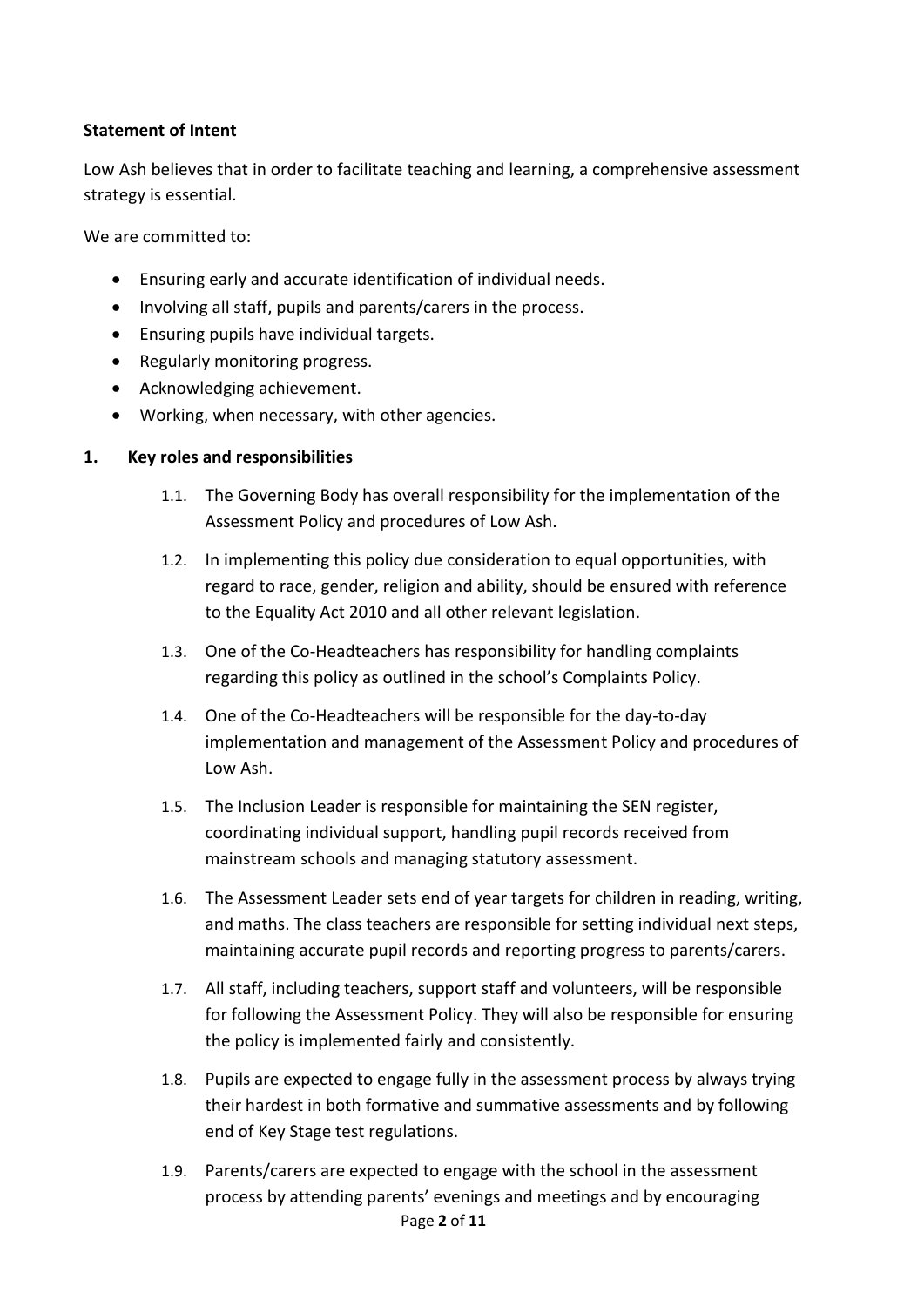pupils to do their best in their day-to-day schooling and in summative assessments.

## **2. Definitions**

- 2.1. Low Ash defines "assessment" as either:
	- Activities undertaken by teachers, and by students assessing themselves which provides information to use as feedback.
	- Activities which enable modification of teaching and learning activities to improve attainment.
	- Activities which lead to formative or summative feedback.
- 2.2. Low Ash defines "assessment for learning" as any formative assessment activity which assesses progress throughout the school term or within a lesson and guides teachers in how to modify their teaching to help their pupils make progress.
- 2.3. Low Ash defines "summative assessment" as activities which assess final attainment at the end of the year, half-term or unit of work.

## **3. Training of staff**

- 3.1. Teachers and support staff will receive training on the Assessment Policy as part of their new starter induction.
- 3.2. Teachers and support staff will receive regular and on-going training as part of their development.

### **4. Baseline assessment**

- 4.1. Pupils joining Low Ash will receive a baseline assessment when they start.
- 4.2. Development Matters is used to set baselines for children in Nursery and Reception.
- 4.3. Strategies for baseline assessment include:
	- Use of tests, observations and discussion
	- Assessing pupil progress over the first six weeks that they are enrolled.

### **5. Formative assessment (Assessment for learning)**

- 5.1. Formative assessment creates a positive learning environment where children can see the steps necessary for their own success. It enables teachers to set appropriate work at the level necessary for the children's continuing progress.
- 5.2. Formative assessment is a powerful way of raising pupils' achievement. It is based on the principle that pupils will improve most if they understand the aim of their learning, where they are in relation to this aim and how they can achieve the aim.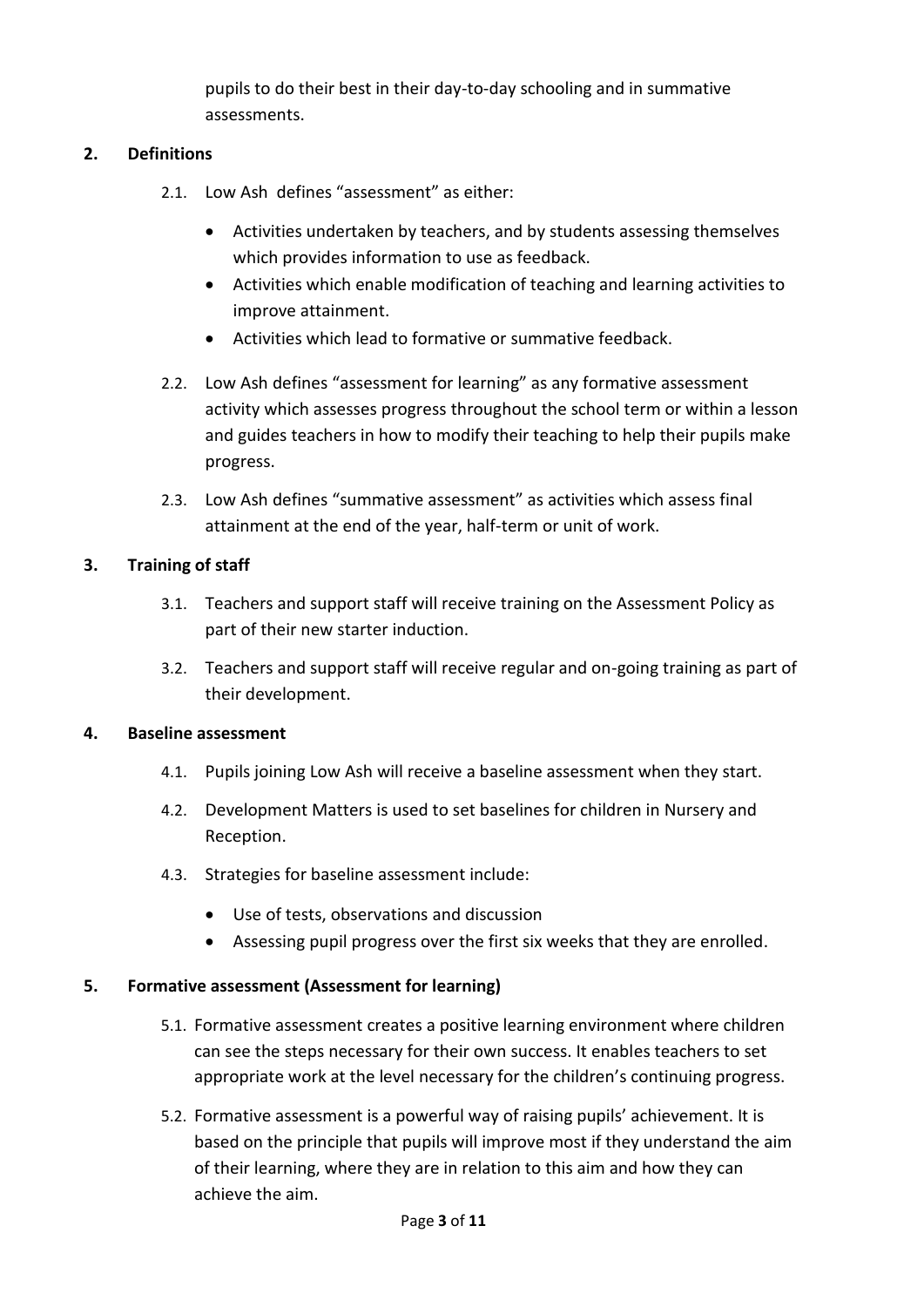- 5.3. Formative assessments are used to:
	- Identify children's strengths and gaps in their skills/knowledge.
	- Identify next steps for learning.
	- Inform future planning.
	- Enable appropriate strategies to be employed.
	- Facilitate the setting of appropriate targets for the class, group and individual.
	- Track the child's rate of progress.
	- Facilitate an evaluation of the effectiveness of teaching and learning.
	- Inform future teaching and learning strategies.
	- Identify individuals and groups for specific intervention support.
- 5.4. Formative assessment will be used to guide teaching and learning and help pupils achieve their targets.
- 5.5. Methods of formative assessment at Low Ash include:
	- Q&A
	- Hot seating
	- Quizzes
	- Self-assessment
	- Feedback in books
	- Oral feedback

### **6. Summative assessment**

- 6.1. Summative assessment is important for:
	- Accurate information regarding a child's attainment and progress.
	- Informing both parents and teachers of a child's attainment and progress.
- 6.2. Summative assessments:
	- Identify attainment through one-off tests at any given point in time.
	- Record performance in a specific area on a specific date.
	- Provide end of key stage test data against which the school will be judged.
	- Provide information about cohort areas of strength and weakness to build from in the future.
- 6.3. Summative assessment will be used to determine a pupil's final grade together with all the evidence from the child's book and a teacher's knowledge of the child e.g. during oral questioning sessions.
- 6.4. The final grade will be used to judge a teacher's performance.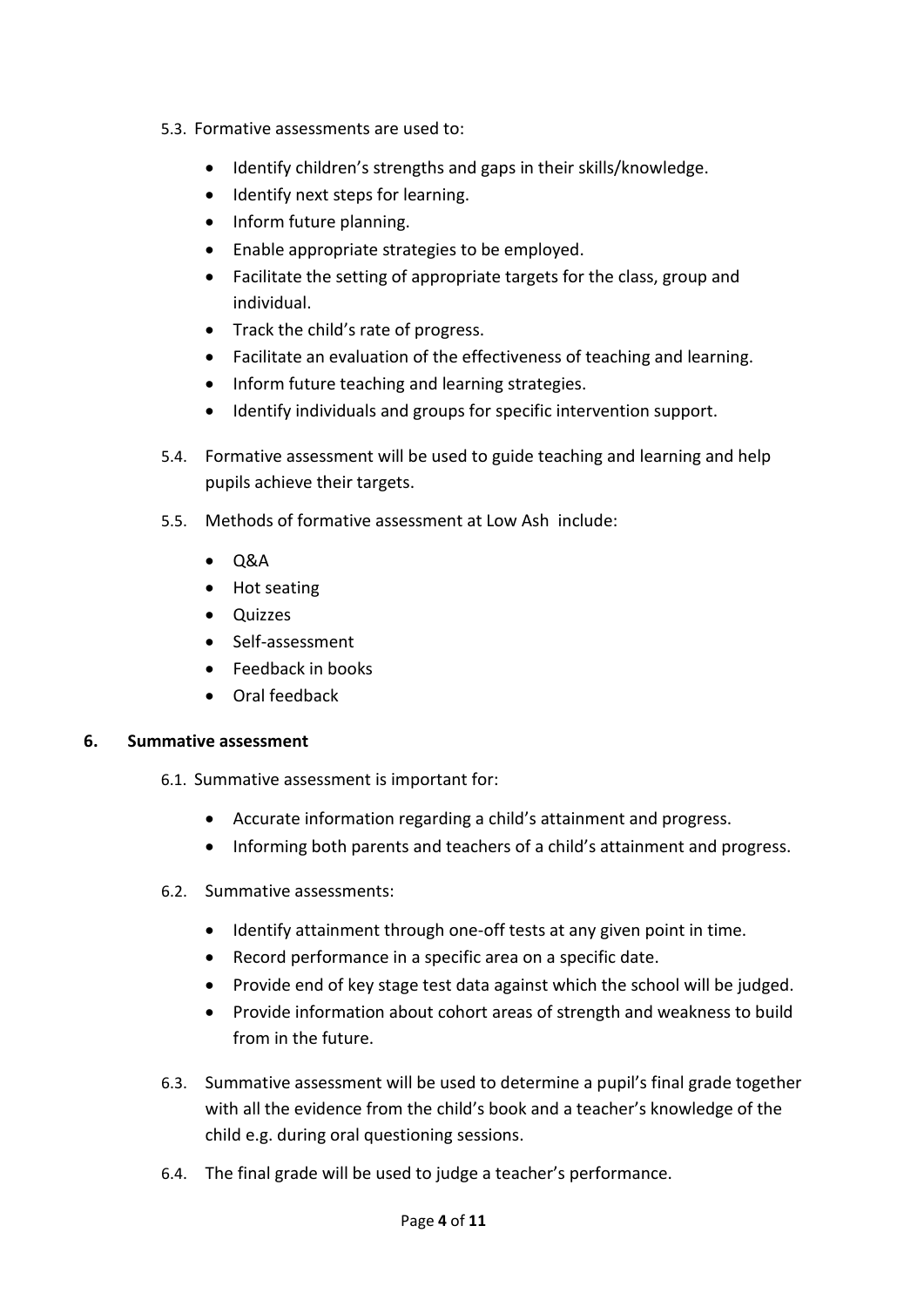- 6.5. The final grade will be used to monitor the progress of individuals and groups of pupils.
- 6.6. Methods of summative assessment at Low Ash include:
	- Half-termly tests and end of year tests.
	- External tests such as the National Curriculum Tests.

# **7. Assessment and reporting**

7.1. Early Years Foundation Stage:

# • **Observations**

The Key Person keeps an overview of the breadth of observations for each child under their care. Children are targeted on a weekly basis to ensure full coverage of the curriculum. The adult will support play when conducting these observations if appropriate. Observations are then analysed against the 'Development Matters' objectives in the Early Years Foundation Stage Curriculum Guidance and next steps are identified and planned for on a regular basis.

# • **Learning Journey Books**

Observations are collated into individual Learning Journey Books. These are accessible to parents and are used to show progression across each aspect of learning and across the EYFS. Termly judgements are made using this information. This will feed into the child's next steps of learning and incorporated into the planning.

# • **Other evidence**

Photographs of key events in Nursery and Reception and exemplar pieces of work, mainly done independently by the children, are included in the Learning Journey Books. Speech is recorded and clearly highlighted to enable to track children's language development. Parents and families are encouraged to send in pieces of work, certificates and photographs that can be included in the folders to create a whole picture of the child.

# • **Focus Activity**

During focused activities, teaching staff write comments on the child's work on sticky notes often identifying the level of support needed or if the work was done independently. Children are encouraged to discuss their work and next steps are also discussed with the children in child-friendly terms.

- All of the information collated over the year provides the evidence base for the Early Learning Goals at the end of Reception.
- 7.2. Assessment and Recording in Key Stage 1 and 2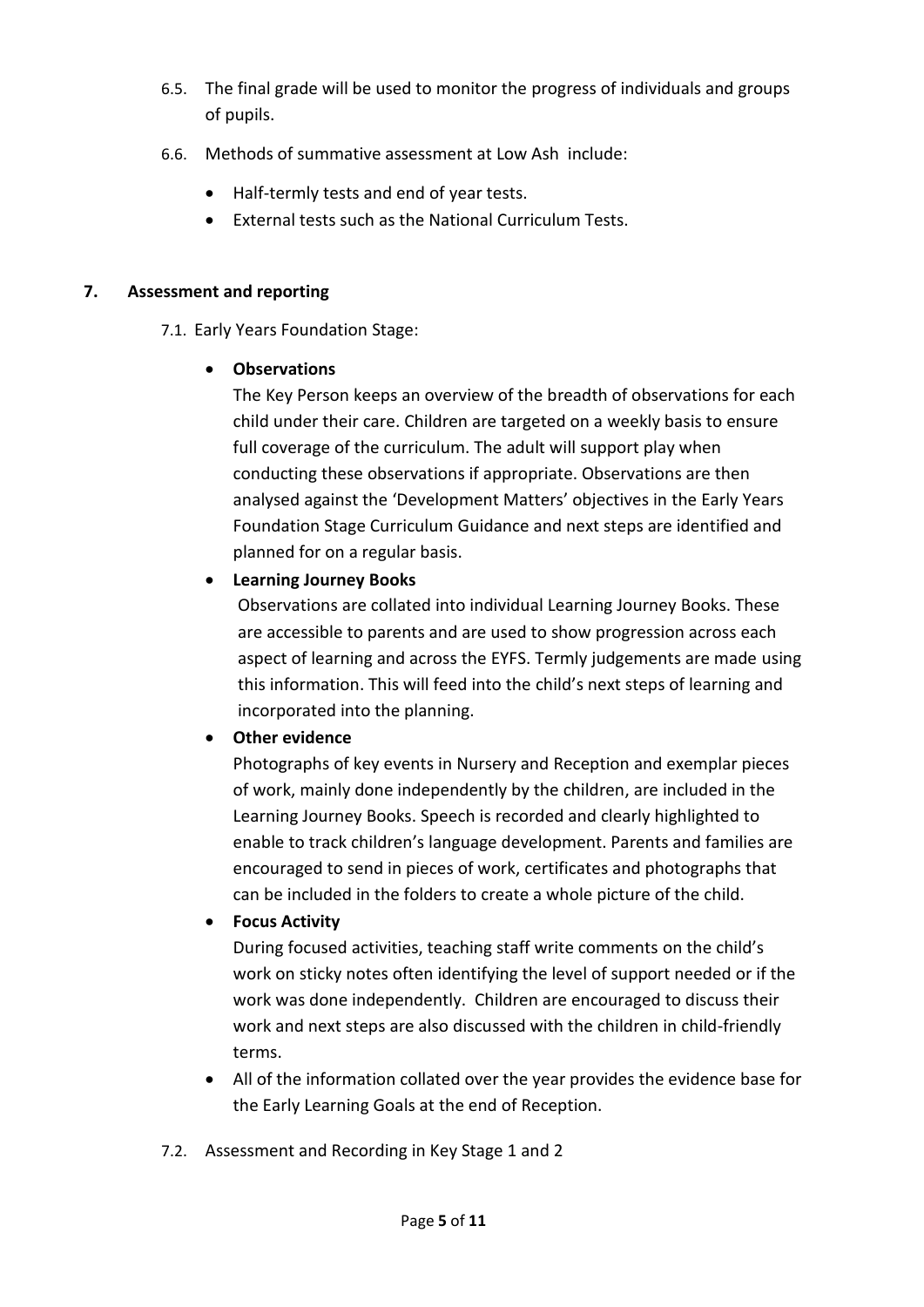- Teachers use assessment for learning to provide on-going assessment, through the use of focused marking and/or observations of children's work against learning objectives and success criteria (steps to success). This information is then used to assess progress towards meeting learning targets and to identify and set next steps for each child.
- Tests in reading, maths and Grammar, Punctuation and Spelling are used to identify progress and gaps in learning (half-termly for Y2 & 6, termly for Y1,3,4 & 5)
- Teachers use the information collated from the tests and books to identify a grade for where that child is at in his/her learning. An adapted version of the Sheffield School Tracking and Assessment Tool (STAT) is used to support this grade judgement. This will then feed into next steps for that child as well as being used to track his/her attainment and progress.
- Pupil Progress Meetings (three times a year) are used to identify and analyse progress and attainment of each teacher's class/set and specific groups e.g. disadvantaged and SEN.
- Pupils will receive regular and timely verbal feedback on their progress and their next steps.

# **8. Planning for assessment**

- 8.1. The National Curriculum Programmes of Study and Early Learning outcomes are used to guide our teaching. These documents provide us with the framework to ensure breadth and balance in our curriculum.
- 8.2. Lessons are planned with clear learning objectives, based upon the teacher's detailed knowledge of each child. All tasks set are appropriate to each child's level of ability.
- 8.3. Teachers feedback orally or though marking to assess children's progress in relation to the planned learning objectives and set next steps to show where the child is in relation to this aim and how they can achieve the aim. Teachers use this information when planning for subsequent lessons.

# **9. Assessment methods/materials:**

- 9.1. Teachers use a range of assessment tools and materials (including analysis of children's work in books, guided reading records and results of class tests/published tests) alongside on-going focused marking and notes of pupil observations to inform their assessment of progress for individual pupils and groups.
- 9.2. Results of published tests are used to contribute to overall teacher assessments.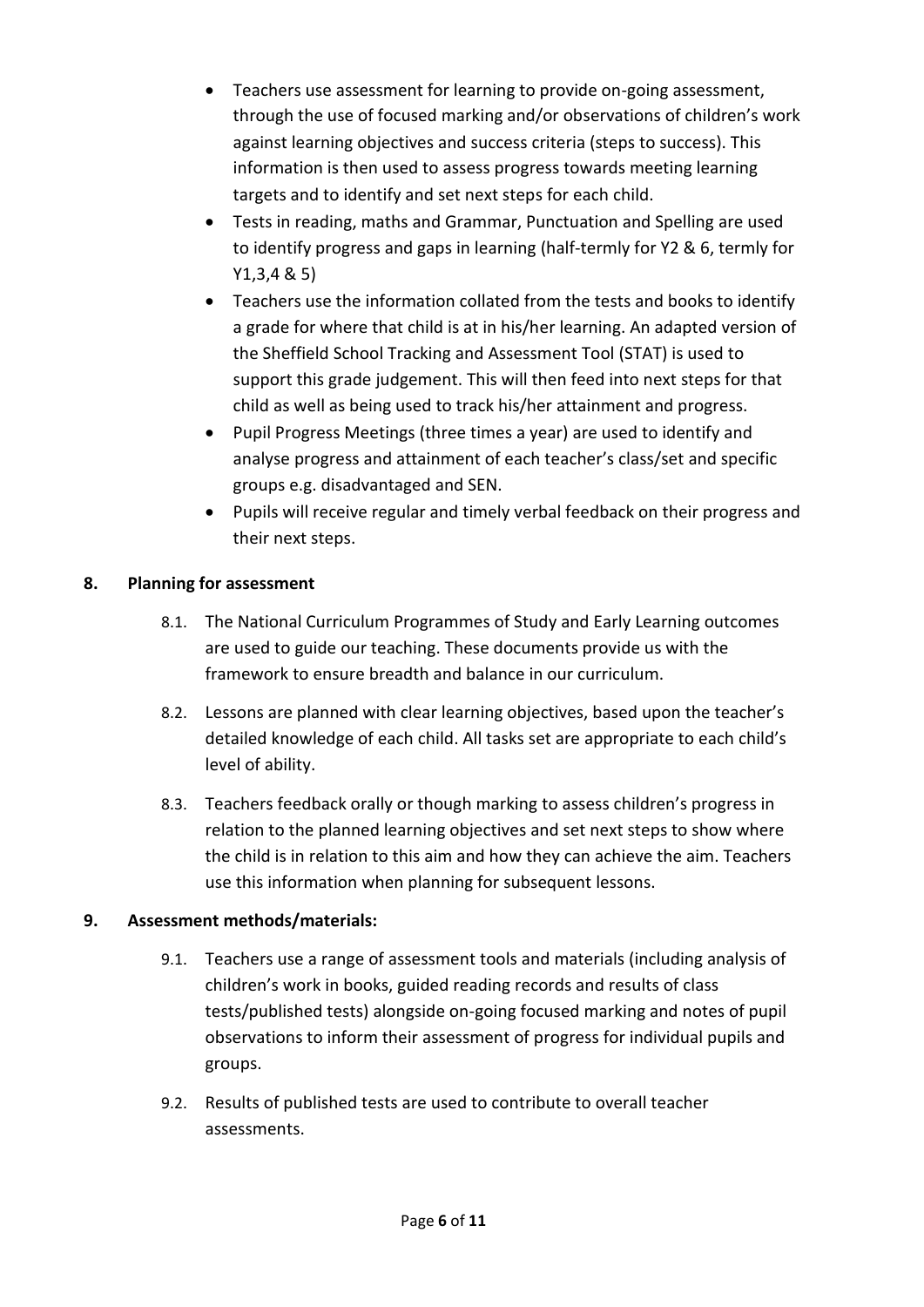## **10. Reporting**

- 10.1. Reporting to parents/carers provides the opportunity for communication about their child's achievements, abilities and future targets. The end of year reports will be written so that they have a positive effect on pupils' attitudes, motivation and self-esteem.
- 10.2. We provide opportunities for two parent/carer consultation evenings so that they can discuss how well their child is progressing and be involved in the target setting process.
- 10.3. Parents/carers receive a summary next steps sheet twice a year for Year 1-6. During parents evenings and stay and play sessions every half term, EYFS pupils' next steps are shared with parents.
- 10.4. We provide an end of year written report which includes results of statutory tests and assessments and gives information relating to progress, attainment and next steps.
- 10.5. We give parents the opportunity to discuss their child's progress at any time by appointment.

## **11. Moderation**

- 11.1. Regular moderation of grade judgements takes place each term to ensure consistency. Teachers meet with their year group partner and at least one member of the SLT to discuss and agree grade judgements. School has local authority moderators for Y6 and KS1 who are used to ensure writing judgements are consistent and accurate. During the Summer Term, teachers in Reception, Year 1, Year 2 & Year 6 are involved in formal teacher assessments, as part of end of Key Stage assessments and local authority moderation.
- 11.2. Early Years staff participate in moderation sessions with other practitioners in the local authority.

## **12. Special educational needs (SEN)**

12.1. Our graduated response to SEN, including early intervention strategies and support, is detailed in our SEN Policy.

### **13. Rewarding achievement**

- 13.1. Low Ash acknowledges achievement in the following ways:
	- Certificates
	- Golden Learner display
	- Merits
	- Badges
	- Recognition in Achievement Assemblies
	- Postcards sent home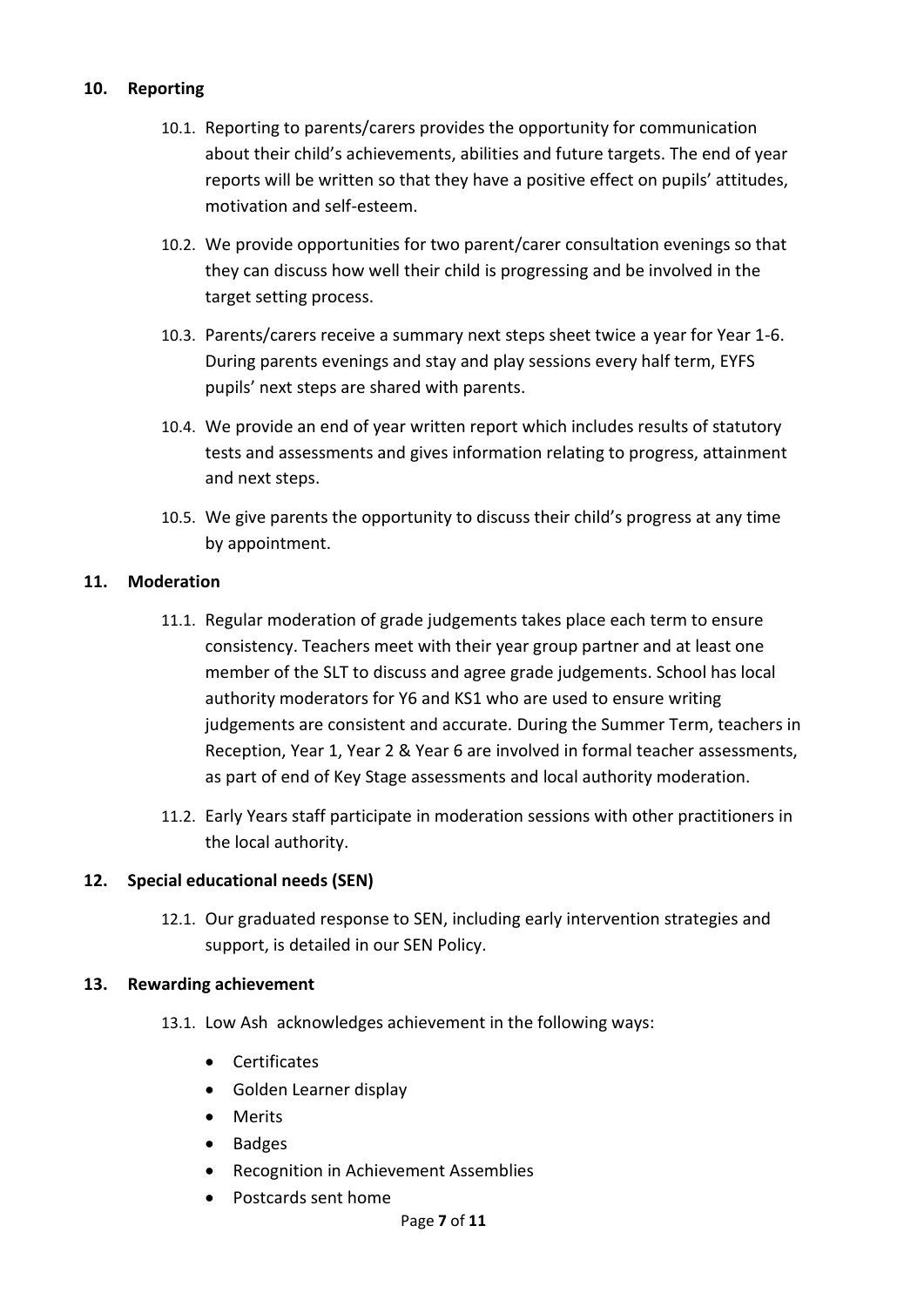# **Appendix 1: Feedback – oral and marking guidance**

This guidance on feedback forms part of the whole school policy for assessment and is directly linked to curriculum planning. The school is committed to using formative assessment, through assessment for learning, and uses oral feedback and focused marking as the principle method for providing feedback to children in order to raise standards of attainment.

## **Formative Assessment and Focused Marking:**

Formative assessment is based on the principle that in order to make good progress, pupils need to be clear about the next steps in learning.

Teachers use oral feedback and focused marking to assess children's progress in relation to planned learning objectives and to identify children's strengths and gaps in their skills/knowledge. Next steps should be shared with the child, in an age-appropriate way, in order to provide feedback to the child about where they are in relation to this aim and the steps necessary to achieve the aim.

Next steps information is used to inform planning for subsequent lessons and to facilitate the setting of appropriate targets for the class, group or individual. Grouping or setting is flexible in order for teachers to effectively address the needs of children with similar gaps in learning.

## **Writing**

Oral feedback and focused marking of children's writing should relate to the specific learning objective. Teachers should not correct every mistake in a piece of written work, as this can be overwhelming for children and will rarely lead to an improvement. Spelling errors may be corrected. Children will be given the opportunity to practise spelling words they should know. Children will have opportunities to improve their work by eg inserting better words in a sentence or improving a sentence/paragraph.

### **Maths**

The main purpose for marking maths work is to identify whether children have grasped a mathematical concept or method and to assess the steps needed to enable them to make further progress. Children will have opportunities to correct mistakes and answer questions that deepen their understanding further.

## **Other subject books**

Feedback will be judged against the learning objective. Teachers will be mindful of the child's ability in literacy to ensure high standards are maintained in all subjects. Children will have opportunities to correct the misunderstanding of a concept or mistakes and answer questions that deepen their understanding further.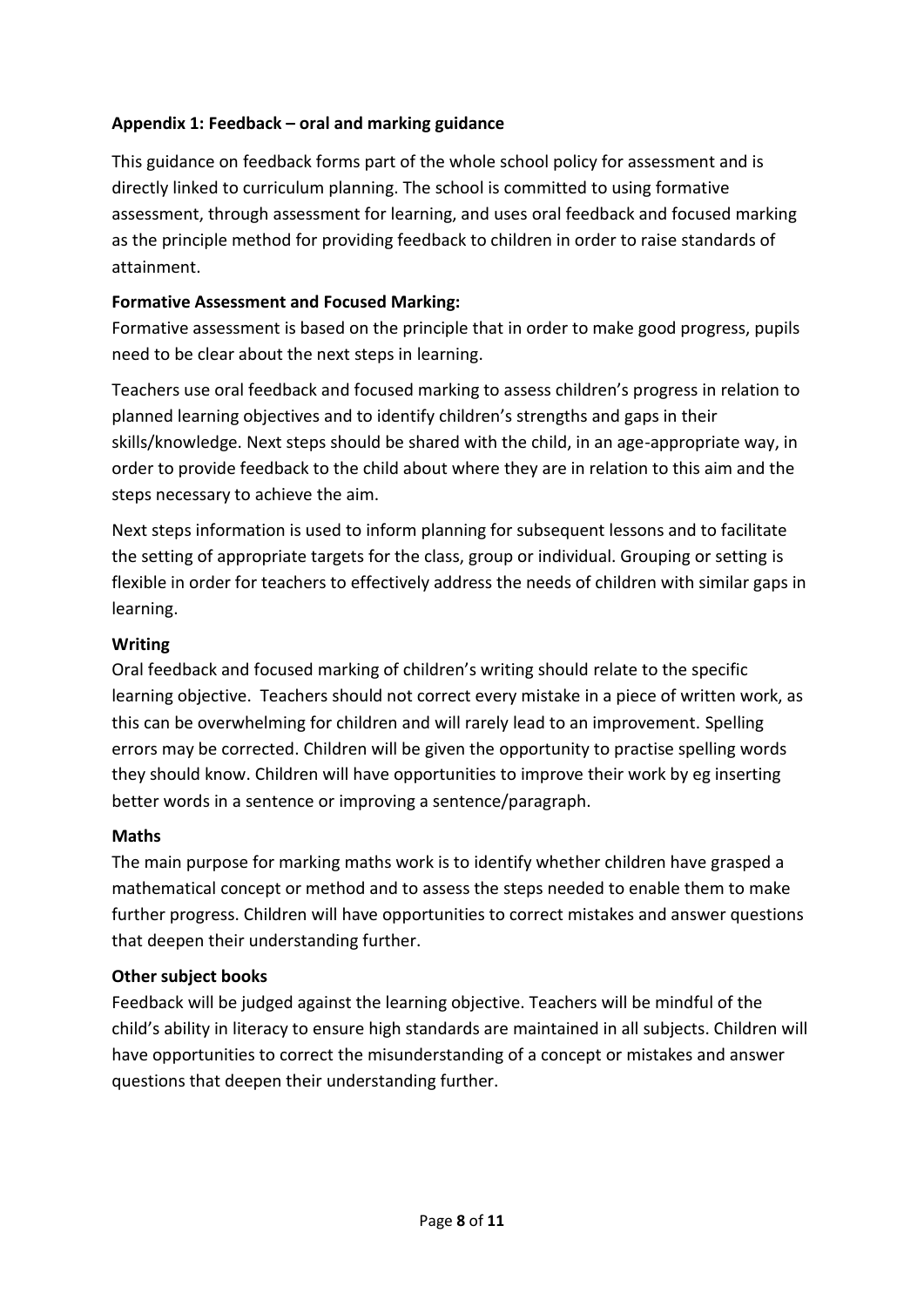# **Self and Peer assessment**

Teachers should provide regular opportunities for children to assess their own work and the learning of their peers. This supports children to be actively involved in their learning and to be able to identify their own targets for improvement. This may include:

- Peer marking against the learning objective (assessing and/or marking another child's work).
- Self-evaluation (e.g. traffic lights or smiley faces to indicate how the child views their work in relation to the learning objective).
- Highlighting and annotating own or a peer's work to demonstrate appropriate use of text features

# **Appendix 2: Assessment materials, tools and tests**

| Reading | Pupil observations<br><b>Guided Reading records/books</b><br>Tests (NTS, Rising Stars Progress Tests, CGP, Testbase, past SATs tests)<br>Teacher planned comprehension tests/activities                                                                                                                                                                                                        |
|---------|------------------------------------------------------------------------------------------------------------------------------------------------------------------------------------------------------------------------------------------------------------------------------------------------------------------------------------------------------------------------------------------------|
| Writing | Phonic phase assessments (including flashcards)<br>Focused marking<br>Pupil observations<br>Book/work scrutiny<br>Writing samples<br>Phonics assessment tests as well as spelling of high frequency words;<br>observation of spelling of graphemes/alternative graphemes<br>Results of class tests (e.g. weekly spelling tests)<br>Tests (Rising Stars progress tests, CGP and Testbase tests) |
| Maths   | Focused marking<br>Pupil observations<br>Book/work scrutiny<br>Results of weekly Arithmetic maths tests<br>Tests (NTS, Rising Stars Progress Tests, CGP, Testbase, past SATs tests)<br>Monitoring of the MyMaths website homework                                                                                                                                                              |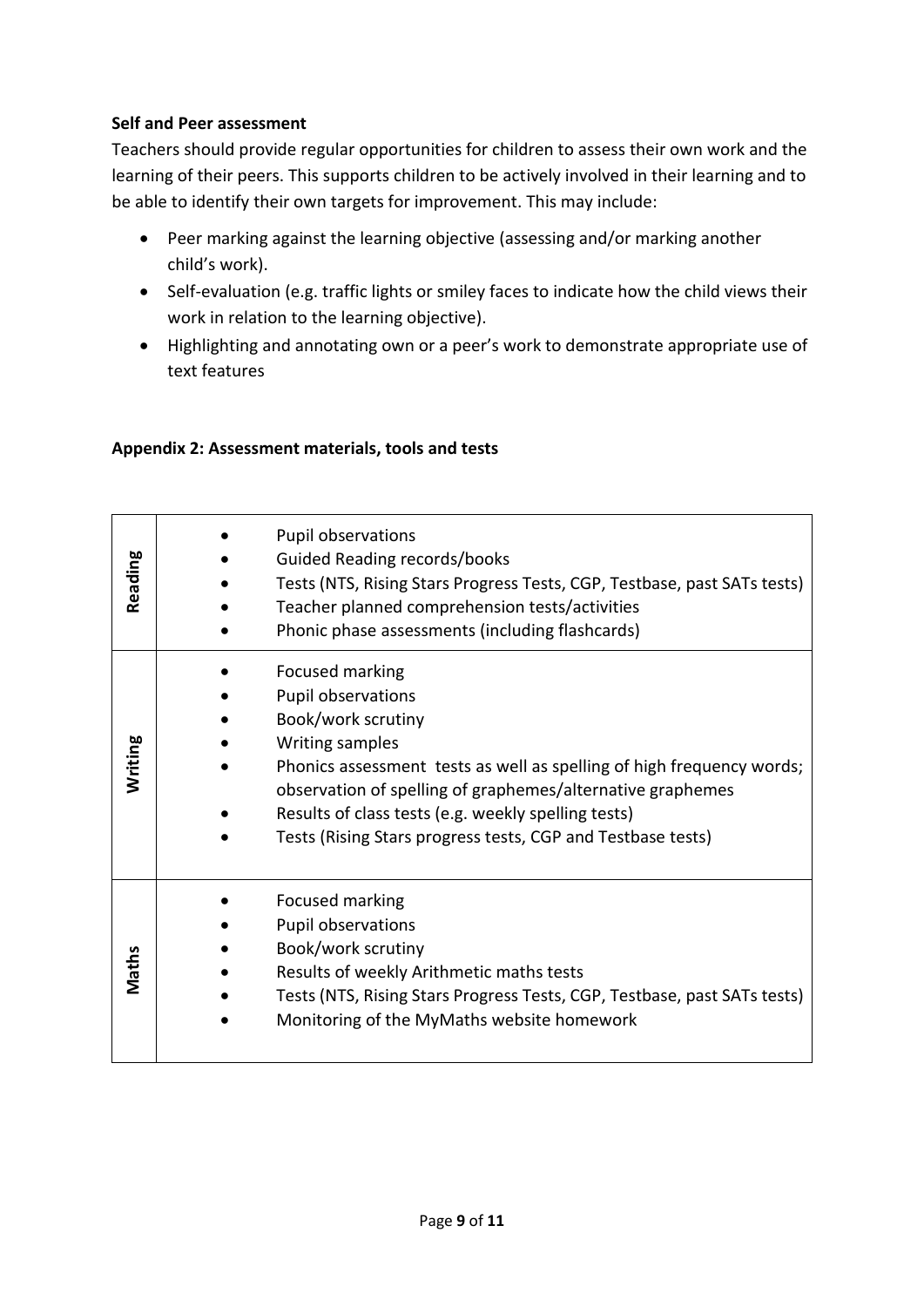| ↤<br>Autumn                    | Baseline data for children in Nursery and Reception               |
|--------------------------------|-------------------------------------------------------------------|
|                                | End of year targets set                                           |
|                                | Y2 & Y6 SATs practice papers - reading, maths and GPS             |
|                                | Update STAT assessment sheets Y1-Y6                               |
| Autumn 2                       | Parent/Carer consultation meetings                                |
|                                | Y2 & Y6 SATs practice papers – reading, maths and GPS             |
|                                | Progress tests Y1,3,4 & 5                                         |
|                                | Writing assessment Y1-Y6                                          |
|                                | Phonics EYFS-Y2                                                   |
|                                | Update STAT assessment sheets Y1-Y6                               |
|                                | Year group assessment moderation meetings                         |
|                                | Update EYFS assessments in each aspect of learning                |
|                                | <b>SEN</b> meetings                                               |
| 1<br>Spring                    | Pupil progress meetings                                           |
|                                | Parental summary next steps sheet sent home                       |
|                                | Y2 & Y6 SATs practice papers - reading, maths and GPS             |
|                                | Update STAT assessment sheets Y1-Y6                               |
|                                | <b>SEN</b> meetings                                               |
|                                | Pupil progress meetings<br>$\bullet$                              |
|                                | Y2 & Y6 SATs practice papers - reading, maths and GPS             |
|                                | Writing assessment Y1-Y6                                          |
| Spring 2                       | Parent/Carer consultation meetings                                |
|                                | Progress tests Y1,3,4 & 5                                         |
|                                | Update STAT assessment sheets Y1-Y6                               |
|                                | Year group assessment moderation meetings                         |
|                                | Update EYFS assessments in each aspect of learning                |
|                                | Parental summary assessment sheet sent home                       |
| $\blacktriangleleft$<br>Summer | Pupil progress meetings                                           |
|                                | End of year reports produced                                      |
|                                | Writing assessment Y1-Y6                                          |
|                                | Update STAT assessment sheets Y1-Y6                               |
|                                | Year 2 & Year 6 SATs                                              |
|                                | Local Authority SATs moderation meetings for Reception, Y2 and Y6 |
|                                | Update EYFS assessments in each aspect of learning                |

# **Appendix 3: School assessment schedule – see Assessment Calendar for dates**